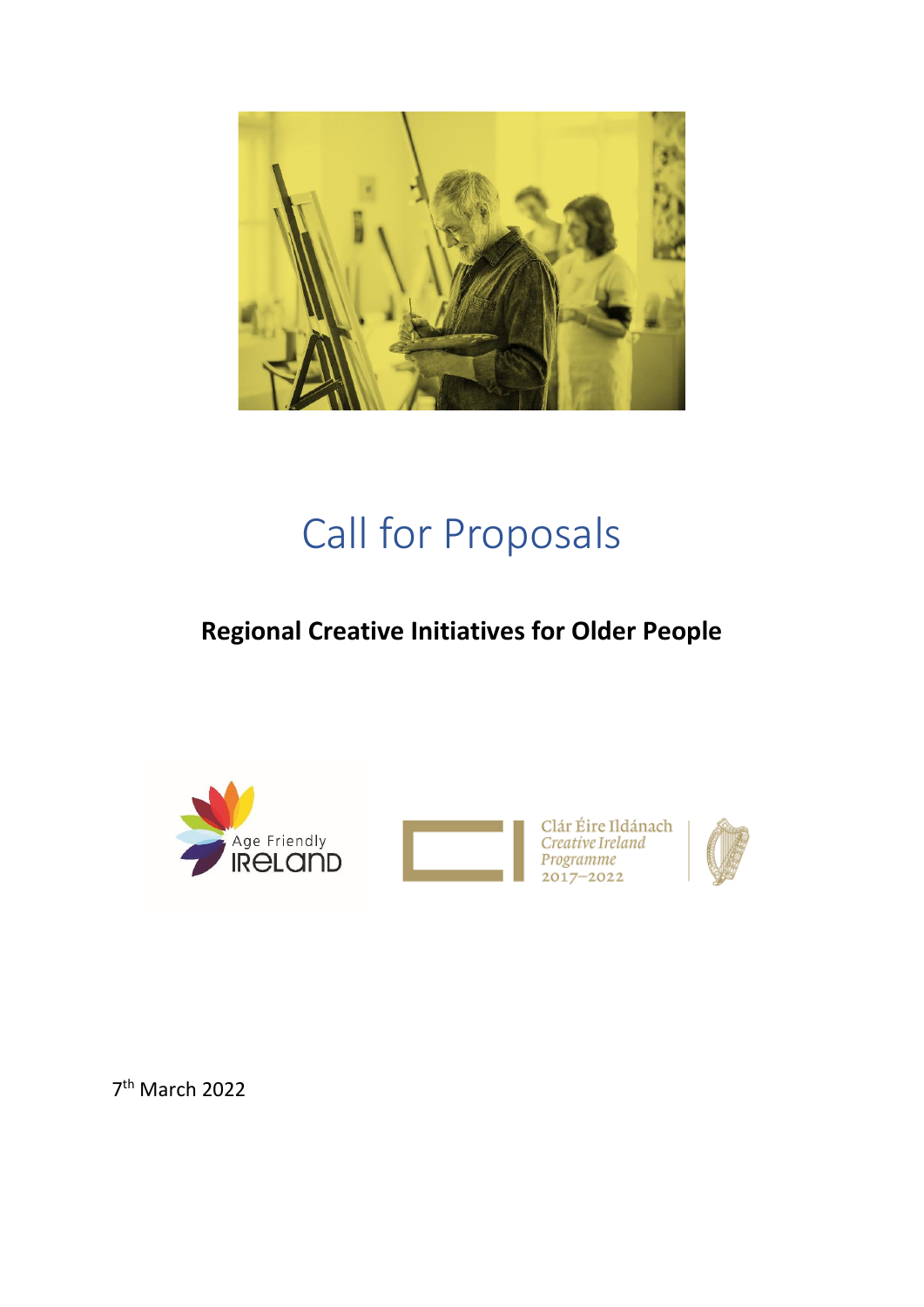# Call for Proposals

Age Friendly Ireland invites proposals from creative organisations (national and local) and individual creative practitioners who are interested in collaborating with us on the delivery of regional creative initiatives for older people.

#### **Context**

Age Friendly Ireland, a shared service of local government that manages the national Age Friendly Programme, and Creative Ireland in the Department of Tourism, Culture, Arts, Sport Gaeltacht and Media have developed a partnership to deliver creative initiatives for older people in 2022. This work is being rolled out in the context of creativity supporting health and wellbeing in older age.

Six regional initiatives will be delivered with Creative Ireland funding in the Age Friendly regions this year.

These initiatives will be co-designed with Older People's Councils, which are established as consultative groups under the local Age Friendly Programme in each local authority area representing the authentic voice of older people. There is a strong social inclusion dimension, with a focus on participation, in the proposed work and a desire to include harder to reach older people in the community.

We are seeking proposals from a range of creative practitioners, and especially from groups or organisations with experience of working with older people and on Age Friendly creative initiatives.

The key objectives of this programme are to:

- support the participation of older people, and the wider community, in creative engagement both in terms of audience participation and producers of the creative outputs, while simultaneously offering opportunities to improve **health and wellbeing, reduce loneliness and isolation and increase social connections** in their communities
- to enable Older People's Councils to **co-design creative programmes** and **support the implementation**
- to develop a programme that is **tailored to the needs** identified in the region and build on existing capacity in the region
- to implement creative programmes that can be **sustained beyond 2022**
- to support the uptake and participation of groups more at **risk of social disadvantage**
- to ensure the **diversity of communities** is reflected in the participation and outputs of the programme, especially welcoming participation from those who have not previously engaged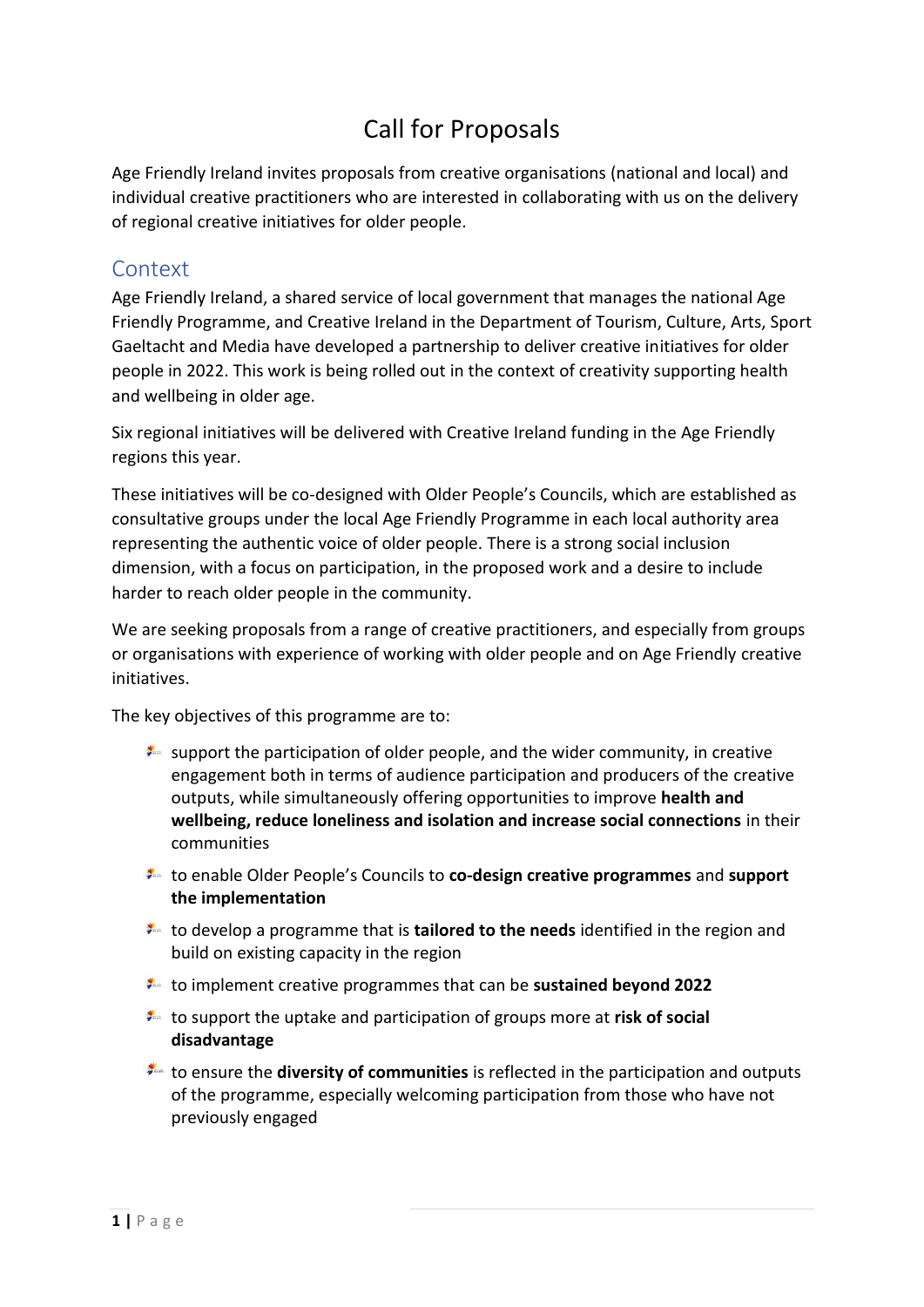#### Proposed Regional Initiatives

These initiatives are being developed through co-design sessions with Older People's Councils members across Ireland. Age Friendly consulted with Older People's Councils in each region during January and February 2022. The proposed design of each regional initiatives responds to local information on needs, interests, gaps in service, and capacity in the region (or lack thereof). A central theme that emerged from the consultations is that the social aspect of the creative initiative will drive older people's engagement. Proposals with a strong social element are therefore preferred.

| <b>Region</b>             | <b>Regional initiative</b>                                                                                                                                                                                                                                                                                                                                                                                   | <b>Counties Covered</b>                                                                                    |
|---------------------------|--------------------------------------------------------------------------------------------------------------------------------------------------------------------------------------------------------------------------------------------------------------------------------------------------------------------------------------------------------------------------------------------------------------|------------------------------------------------------------------------------------------------------------|
|                           |                                                                                                                                                                                                                                                                                                                                                                                                              |                                                                                                            |
| <b>South East Region</b>  | <b>Creative Communication Masterclass</b><br>centred on the idea of an 'American<br>Tea Party' with live radio broadcast, live<br>music, poetry, recordings, and talent<br>competition (Potential to work with<br>DEIS schools)                                                                                                                                                                              | Carlow<br>Kildare<br>Kilkenny<br>Waterford<br>Wexford<br>Wicklow                                           |
| <b>West Region</b>        | Taster sessions of creative activities for<br>older people delivered through a<br>'travelling roadshow' style event. Taster<br>sessions could include a range of<br>creative activities such as quilting,<br>music lessons, short story writing and<br>others.                                                                                                                                               | Clare<br>Cork City<br>Cork County<br>Galway City<br><b>Galway County</b><br>Kerry<br>Limerick<br>Tipperary |
| <b>North Region</b>       | Development of a festival to mark St<br>Brigid's Day in February, recording the<br>history and heritage of St Brigid from<br>older people. This spring festival may<br>be complemented with creative<br>activities to mark the International Day<br>of Older People in October. This will<br>have an element of knowledge transfer,<br>incorporating intangible cultural<br>heritage (practices and stories) | Cavan<br>Donegal<br>Leitrim<br>Mayo<br>Monaghan<br>Sligo                                                   |
| <b>East Region</b>        | A summer programme of outdoor<br>based creative activities delivered in<br>public parks (particularly those of<br>heritage value) in the Eastern region of<br>the country. Activities may include<br>music, film, local history, walking<br>routes.                                                                                                                                                          | Fingal<br>Dun Laoghaire<br>Rathdown<br>South Dublin<br>Louth<br>Meath                                      |
| <b>Dublin City Region</b> | To be progressed                                                                                                                                                                                                                                                                                                                                                                                             | <b>Dublin North West</b><br><b>Dublin South Central</b><br><b>Dublin Central</b>                           |

The broad thematic suggested during consultations for each region are as follows: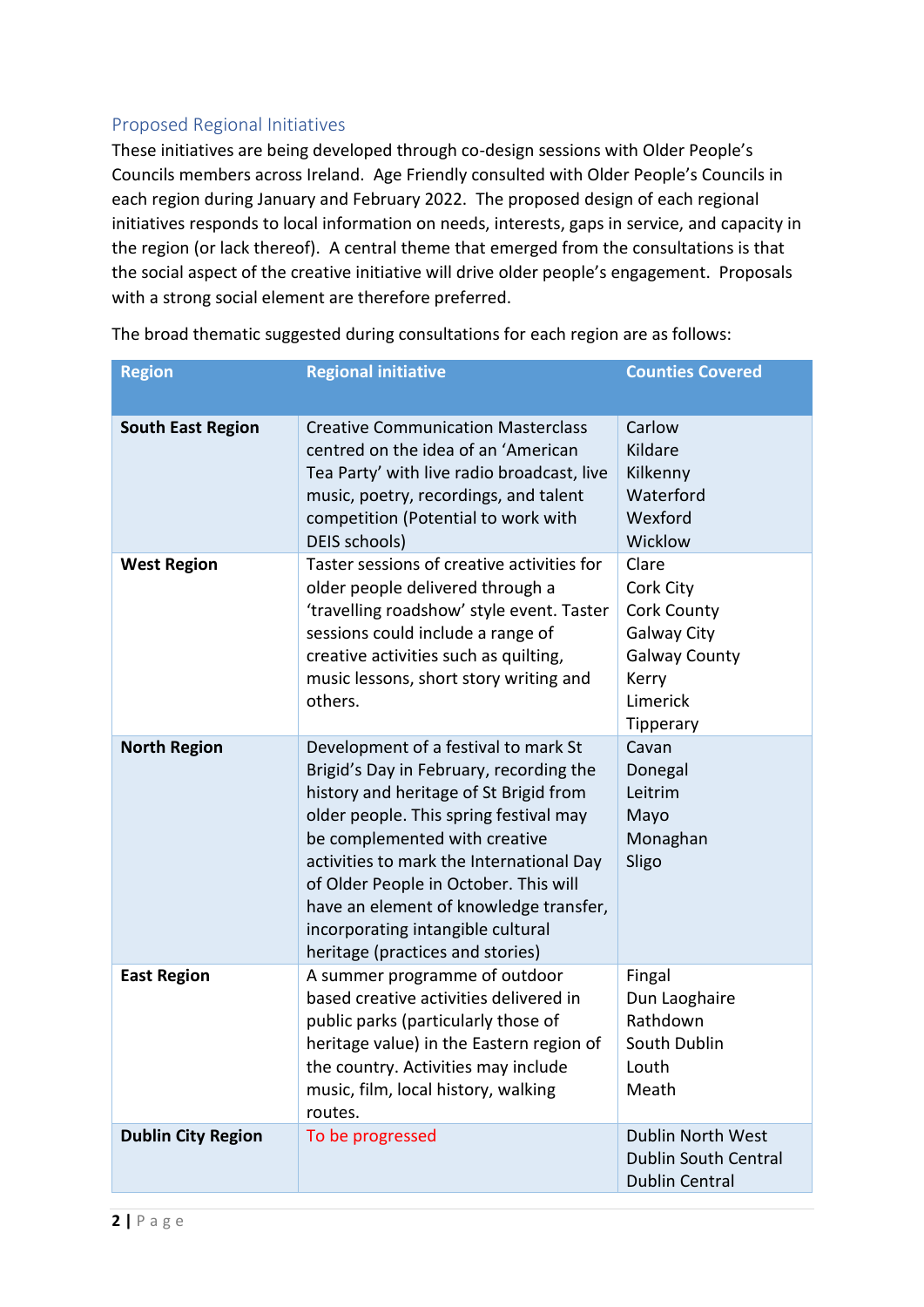| <b>Region</b>          | <b>Regional initiative</b>                                                                                                                                                                                                                                                                       | <b>Counties Covered</b>                                 |
|------------------------|--------------------------------------------------------------------------------------------------------------------------------------------------------------------------------------------------------------------------------------------------------------------------------------------------|---------------------------------------------------------|
|                        |                                                                                                                                                                                                                                                                                                  | <b>Dublin North Central</b><br><b>Dublin South East</b> |
| <b>Midlands Region</b> | Development of an intergenerational<br>regional choir that is inclusive of all<br>older people (people with dementia,<br>carers, urban and rural) and with<br>potential to include an<br>intergenerational elements specifically<br>children coming from areas with higher<br>deprivation scores | Laois<br>Longford<br>Offaly<br>Roscommon<br>Westmeath   |

The development of these regional initiatives responds to the findings of a recent TILDA report on the impact of creative activity on the lives of older people. This research identified that older people who participate in creative activities enjoy a higher quality of life and are less likely to be lonely, depressed and stressed than older people who do not. The report, *[Creative Activity in the Ageing Population](https://www.creativeireland.gov.ie/app/uploads/2021/11/Report_CreativeActivity_OlderPopulation-1.pdf)*, offers strong evidence for the value of creative initiatives as a mechanism to support this government's vision of an Age Friendly Ireland (*Programme for Government* 2020). In the report, over half of the sample surveyed were involved in creative activities or hobbies on a weekly basis, and people with the highest levels of involvement in creative activities reported the highest quality of life.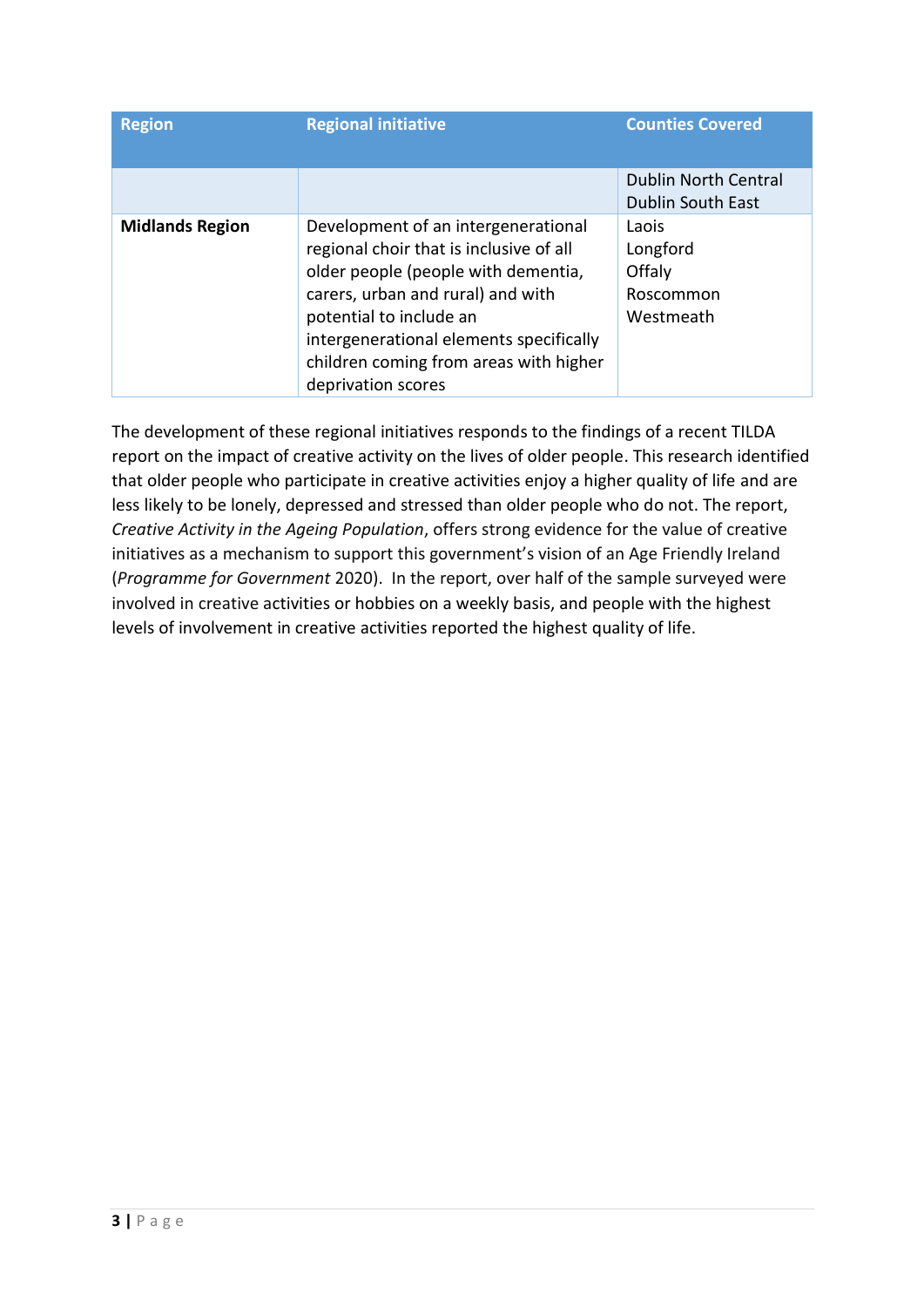

### Application Procedure

Proposals are now invited from potential partners who can support delivery in each region.

Please submit the following information if you wish to assessed for inclusion on the panel:

- 1. Name of contact person
- 2. Name of organisation (if applicable)
- 3. Description of organisation and specific programmes
- 4. Experience of supporting creative engagement with older people (500 words or less)
- 5. Specify region/s you are available to work in (or indicate all regions if national organisation)
- 6. Description of proposal including how it meets the objectives of the initiative (1,500 words or less)
- 7. Costs and outline budget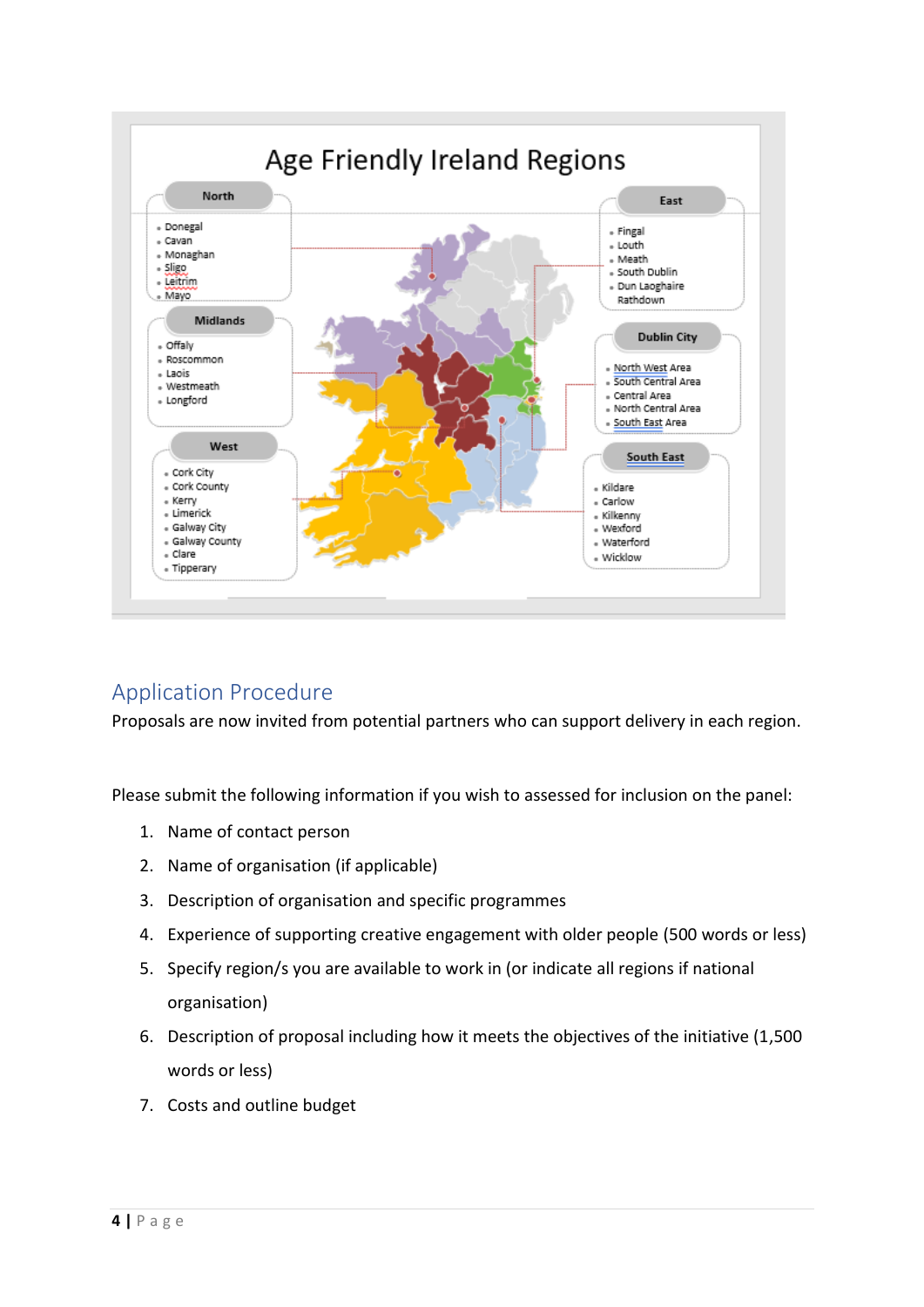Successful organisations and individuals must be GDPR compliant and must produce a statement on adult safeguard on request. A statement on child protection will also be required in cases where intergenerational work is planned.

#### Selection Process

Dependent on the operational roll out of these six regional initiatives, Age Friendly Ireland in partnership with the local authority led Age Friendly Programmes will invite organisations/individuals who submit suitable proposals to partner in delivering one or more regional initiatives.

## Anticipated Timeline (Subject to revision)

Deadline for submission of proposals 31<sup>st</sup> March 2022

Project delivery end April to August 2022

Completion of project work September 2022

Reporting October 2022

## Background Information | Age Friendly Ireland

The Age Friendly Ireland shared service hosted by Meath County Council delivers the national Age Friendly Programme through a team-based framework that involves 31 local authority hosted multisectoral programmes.

The Irish programme is affiliated to the World Health Organization's Global Age Friendly Programme. It is delivered in the context of a rapidly ageing population and the need to plan for the delivery of services to better accommodate older adults, whose needs change across the lifecourse.

There are eight domains in the WHO's global programme. Of pertinence to this proposal are the domains of:

- Health Services and Community Supports
- Social Participation
- Respect and Social Inclusion, and
- Civic Participation and Employment

**This proposal is particularly geared towards the WHO domains on 'Health Services and Community Supports' recognising the value of the arts in supporting health and wellbeing of older adults and 'Civic Participation' harnessing the valuable contribution of our ageing population across areas such as volunteering, caring, programme delivery and interactive engagement at multi-generational level.**

With reference to the WHO Global Age Friendly checklist, the proposal will also emphasise:

- $\blacktriangleright$  Making cultural events accessible to older people
- $\blacktriangleright$  Transportation considerations to support participation